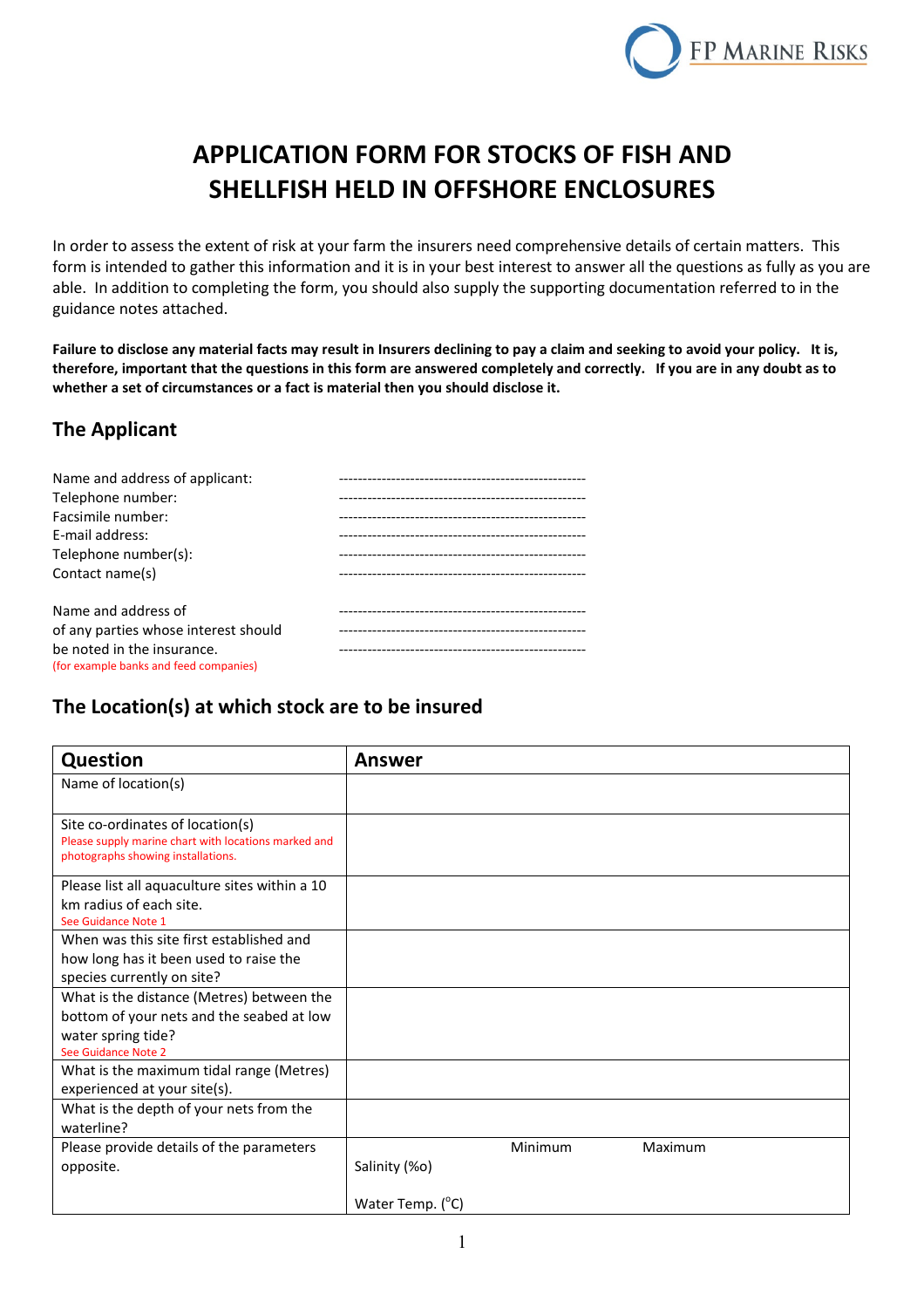

| What is the prevailing wind direction at                   |  |
|------------------------------------------------------------|--|
| your site(s)?                                              |  |
| See Guidance Note 3                                        |  |
| From which wind direction are your site(s)                 |  |
| most exposed?                                              |  |
|                                                            |  |
| What is the longest fetch in that direction?               |  |
|                                                            |  |
| In your opinion, what is the most                          |  |
| dangerous wind direction for your site(s)                  |  |
| and why?                                                   |  |
| See Guidance Note 4                                        |  |
| What is the maximum significant wave                       |  |
| height that has been experienced at your                   |  |
| site(s) (Metres) and how often are such                    |  |
| waves experienced?                                         |  |
|                                                            |  |
| In an average year, how many days would                    |  |
| you expect to be unable to feed fish due to                |  |
| poor weather conditions?                                   |  |
| What is the maximum current (knots) that                   |  |
| is experienced at your site(s)?                            |  |
| Is there any history of                                    |  |
| plankton/algae/jellyfish blooms at your                    |  |
| site(s)?                                                   |  |
|                                                            |  |
| If so provide full details.                                |  |
| Please provide details of water quality                    |  |
| monitoring procedures that you implement                   |  |
| and any contingency plans that you have in                 |  |
| place to prevent or minimise loss to                       |  |
| plankton/algae/jellyfish blooms at your                    |  |
| site(s).                                                   |  |
| See Guidance Note 5                                        |  |
| Provide details of any potential pollution                 |  |
| sources in the vicinity of your site(s).                   |  |
| See Guidance Note 6                                        |  |
| Are any of your sites close to a river estuary             |  |
| or other possible source of suspended                      |  |
| solids? If so, provide details of the                      |  |
| source/river, explain how close it is to the               |  |
| site(s) in question and whether there have                 |  |
| ever been elevated mortalities attributable                |  |
| to pollution from this cause.                              |  |
|                                                            |  |
| Please give details of any oceanographic                   |  |
| features of the site(s) which in your opinion              |  |
| give rise to a lower or higher risk than the               |  |
| norm.                                                      |  |
| See Guidance Note 7<br>Please provide full details of site |  |
| fallowing/rotation practices that you use in               |  |
| order to "rest" the site(s).                               |  |
|                                                            |  |
| Are these practices used in co-operation                   |  |
| with other aquaculture companies in loch                   |  |
| management agreements or similar?                          |  |
|                                                            |  |
| Describe shipping activity in the vicinity of              |  |
| your site(s). Are they located close to                    |  |
|                                                            |  |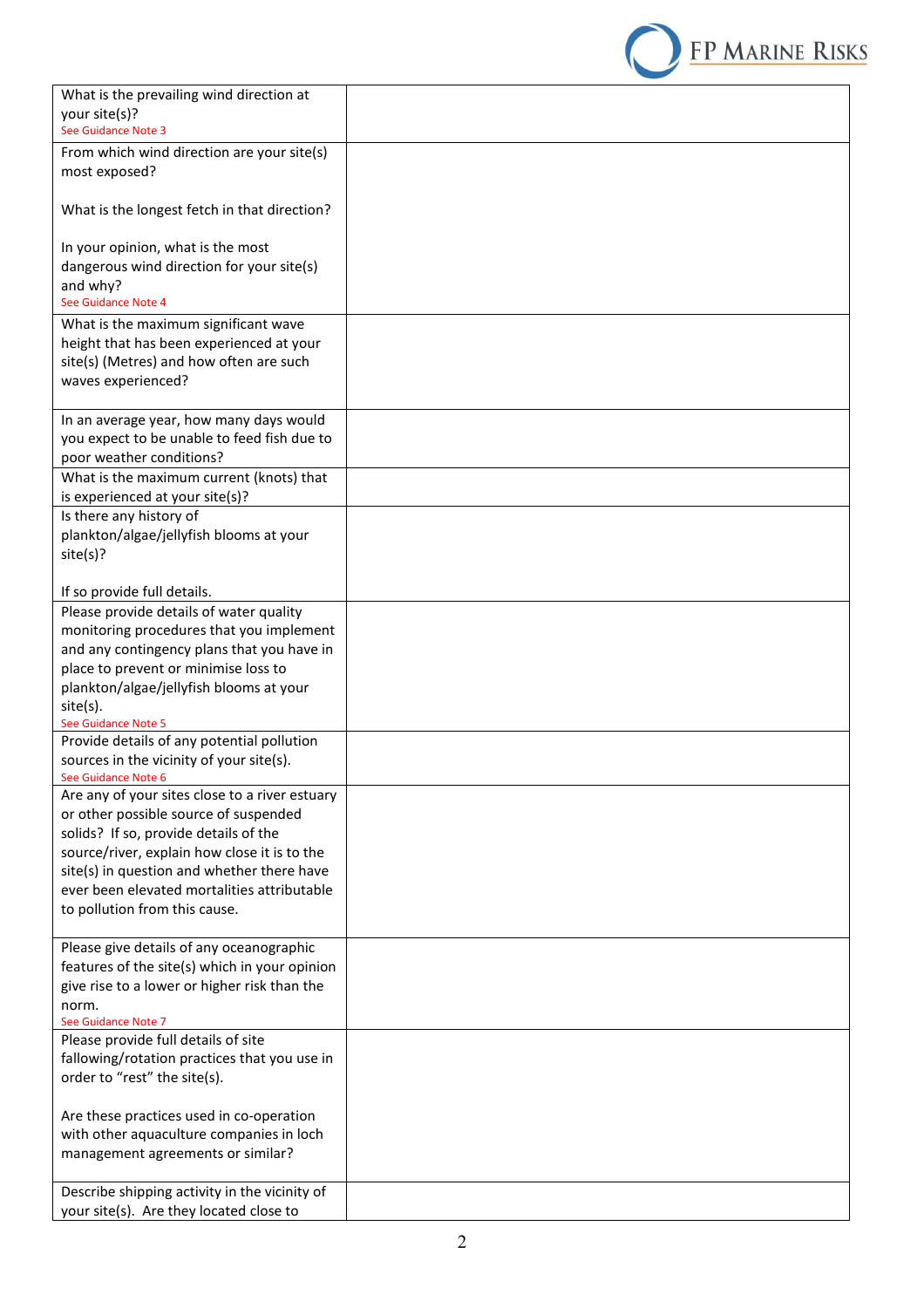

| shipping lanes or regular maritime traffic? |  |
|---------------------------------------------|--|
| Are there significant populations of        |  |
| predator species in the vicinity of your    |  |
| site(s)?                                    |  |
|                                             |  |
| If so, provide full details.                |  |
| Does local legislation allow you to control |  |
| predator numbers and/or activity in the     |  |
| vicinity of your site(s)?                   |  |
|                                             |  |
| If so, what measures can you take, and in   |  |
| what circumstances?                         |  |
| In respect of each site, please provide     |  |
| details of its proximity to the shore base  |  |
| used for servicing.                         |  |
|                                             |  |
| How long does it take to reach the site     |  |
| from this base using the normal workboat.   |  |
|                                             |  |
| Is the site overlooked by a permanently     |  |
| manned shore base? If so, provide details.  |  |
| Do marine charts have your site location(s) |  |
| marked?                                     |  |

### **The Staff**

| Please provide names of the site manager    |  |
|---------------------------------------------|--|
| for each site to be insured and provide     |  |
| details of their experience both in         |  |
| aquaculture and at this specific site.      |  |
| Please provide CV for each of the managers. |  |
| How many staff are employed at each site?   |  |
| Have you had any dispute or disagreement    |  |
| with any of your current or former          |  |
| employees that might, in your opinion,      |  |
| increase the risk of a malicious act that   |  |
| could affect the stock to be insured?       |  |

# **The Equipment**

| Please provide details of the cages or other      |  |
|---------------------------------------------------|--|
| holding equipment that you use. See               |  |
| Guidance Note 8.                                  |  |
| Please use a separate sheet of paper if required. |  |
| What is the maximum storm force and               |  |
| significant wave height recommended by            |  |
| the cage manufacturers?                           |  |
|                                                   |  |
| Have these conditions ever been                   |  |
| experienced on any of the sites to be             |  |
| insured?                                          |  |
| How many independently moored cage                |  |
| groups do you have at each site and what is       |  |
| the distance between them?                        |  |
| See Guidance Note 9                               |  |
| Describe the mooring system(s) for your           |  |
| cages including the dimensions of the             |  |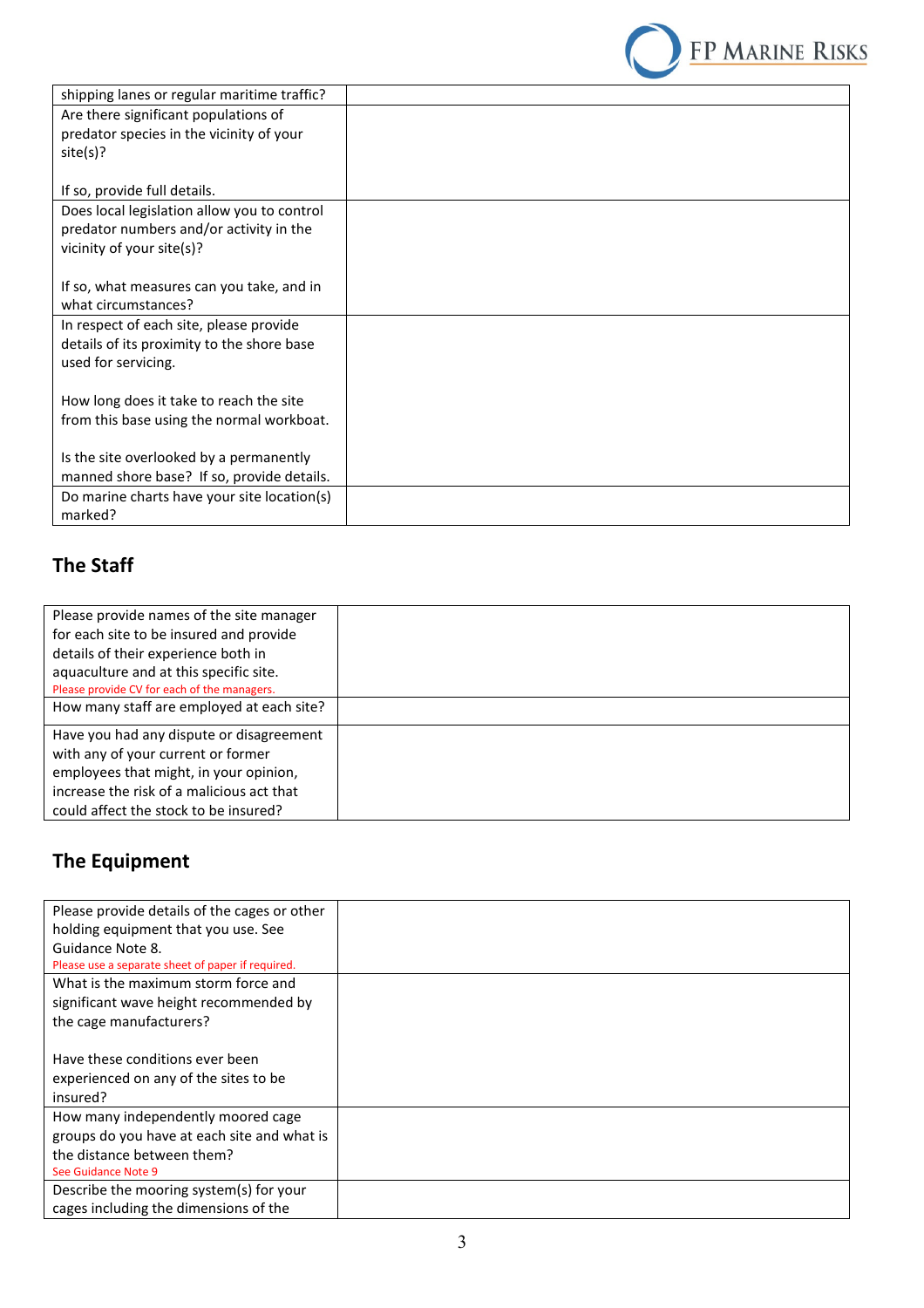

| components.                                               |                                             |
|-----------------------------------------------------------|---------------------------------------------|
| See Guidance Note 10                                      |                                             |
|                                                           |                                             |
| Please supply a separate mooring diagram for each         |                                             |
| group of cages.<br>Who designed the mooring specification |                                             |
|                                                           |                                             |
| and what is their experience with this type               |                                             |
| of installation?                                          |                                             |
|                                                           |                                             |
| If the mooring designer was not the same                  |                                             |
| as the cage manufacturer, have the                        |                                             |
| manufacturers approved the design?                        |                                             |
| Who installed your moorings and when was                  |                                             |
| this done?                                                |                                             |
|                                                           |                                             |
| When were they last inspected?                            |                                             |
| Please provide full details of your mooring               |                                             |
| inspection and maintenance protocols.                     |                                             |
| See Guidance Note 11.                                     |                                             |
|                                                           |                                             |
| Please supply a specimen divers' inspection log if        |                                             |
| available.                                                |                                             |
| Are your moorings or marker buoys fitted                  |                                             |
| with navigational warning lights and/or                   |                                             |
| radar reflectors?                                         |                                             |
| Please provide the information about your                 | Usual Manufacturer/supplier.                |
| nets requested opposite.                                  |                                             |
|                                                           |                                             |
|                                                           | Age of your oldest net and usual lifecycle. |
|                                                           |                                             |
|                                                           | Maintenance programme.                      |
|                                                           |                                             |
|                                                           |                                             |
|                                                           | Tagging/identification procedures.          |
|                                                           |                                             |
|                                                           | Anti-foulant type.                          |
|                                                           |                                             |
|                                                           |                                             |
|                                                           | Frequency of net changing.                  |
|                                                           |                                             |
|                                                           |                                             |
| Please provide details of your                            |                                             |
| anti-predator nets.                                       |                                             |
| See Guidance Note 12                                      |                                             |
| Please provide details of acoustic                        |                                             |
| seal-scarers, if used.                                    |                                             |
| See Guidance Note 13                                      |                                             |

## **The Stock**

| Which species of fish or invertebrates do |  |
|-------------------------------------------|--|
| you raise?                                |  |
| State the maximum tonneage that will be   |  |
| held on each site at any one time during  |  |
| the period to be insured.                 |  |
| During which month(s) are juvenile stock  |  |
| introduced?                               |  |
| See Guidance Note 14                      |  |
| Which companies normally supply you with  |  |
| your juveniles or if these are your own,  |  |
| which hatchery do they come from?         |  |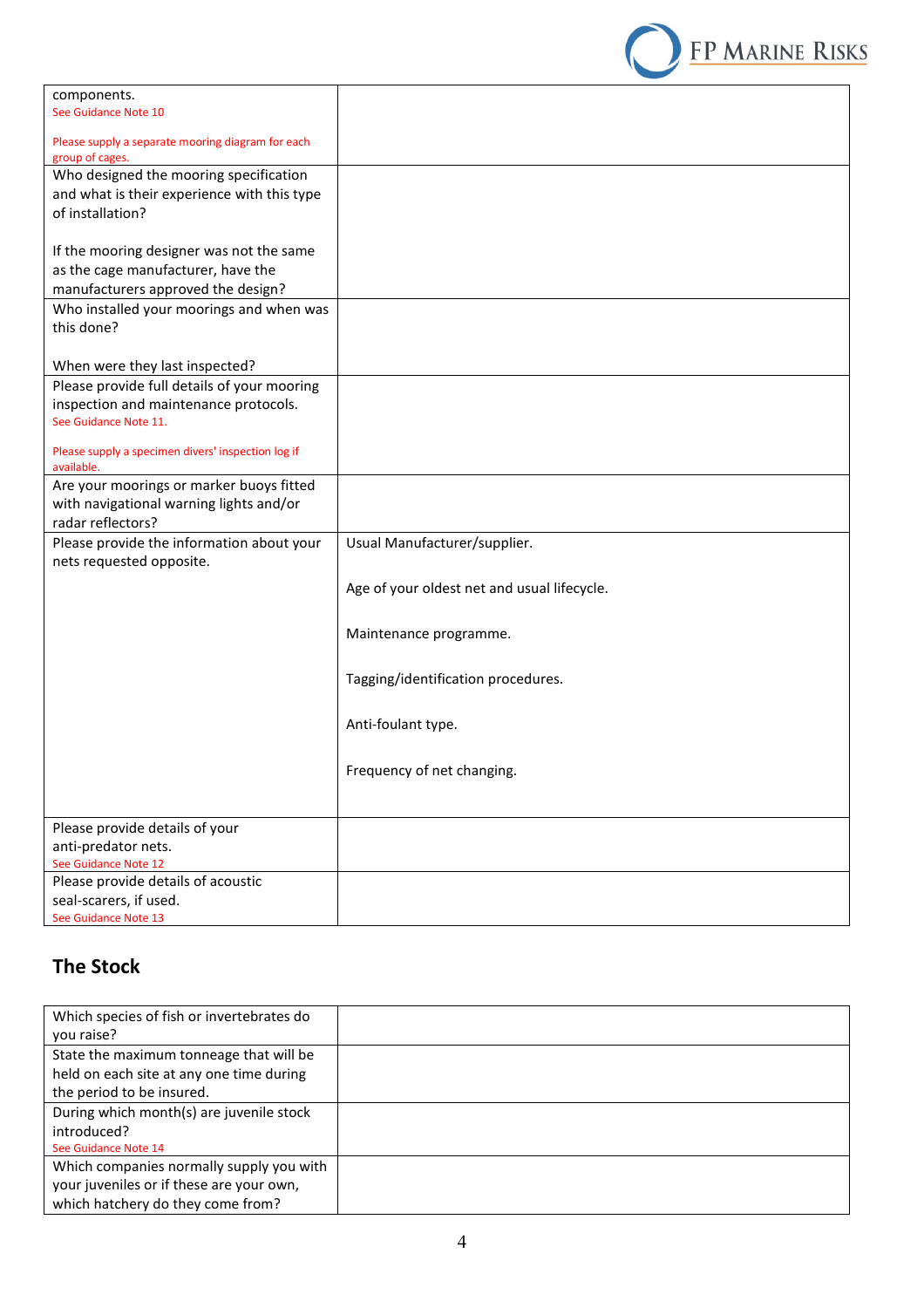

| What health screening and certification do<br>you receive from these suppliers and do<br>you have any form of guarantee or legal<br>redress against them in the event of poor<br>quality stock being delivered?<br>Please detail the value for which you would<br>like to insure your stock.<br>See Guidance Note 15. Please attach a separate sheet<br>of paper or spreadsheet if preferred.<br>Please briefly explain how the value at risk<br>during the policy period will vary, taking<br>into account anticipated growth, "trade"<br>mortalities and projected harvesting<br>regime.<br>Please provide stock projections as detailed in<br><b>Guidance Note 16</b><br>Based on the stock projections that you<br>have prepared, what is the highest<br>anticipated value at risk during the<br>proposed policy period.<br>See Guidance Note 17<br>What is the maximum anticipated stocking<br>density (Kg/M <sup>3</sup> ), when will this occur and<br>for how long is it likely to persist?<br>How do you record and check stock<br>numbers and weights?<br>Which stock control computer programme<br>do you use and how often are fish sampled<br>as a check?<br>Please provide a specimen stock records sheet and<br>computer printout. |  |
|---------------------------------------------------------------------------------------------------------------------------------------------------------------------------------------------------------------------------------------------------------------------------------------------------------------------------------------------------------------------------------------------------------------------------------------------------------------------------------------------------------------------------------------------------------------------------------------------------------------------------------------------------------------------------------------------------------------------------------------------------------------------------------------------------------------------------------------------------------------------------------------------------------------------------------------------------------------------------------------------------------------------------------------------------------------------------------------------------------------------------------------------------------------------------------------------------------------------------------------------------|--|
|                                                                                                                                                                                                                                                                                                                                                                                                                                                                                                                                                                                                                                                                                                                                                                                                                                                                                                                                                                                                                                                                                                                                                                                                                                                   |  |
|                                                                                                                                                                                                                                                                                                                                                                                                                                                                                                                                                                                                                                                                                                                                                                                                                                                                                                                                                                                                                                                                                                                                                                                                                                                   |  |
|                                                                                                                                                                                                                                                                                                                                                                                                                                                                                                                                                                                                                                                                                                                                                                                                                                                                                                                                                                                                                                                                                                                                                                                                                                                   |  |
|                                                                                                                                                                                                                                                                                                                                                                                                                                                                                                                                                                                                                                                                                                                                                                                                                                                                                                                                                                                                                                                                                                                                                                                                                                                   |  |
|                                                                                                                                                                                                                                                                                                                                                                                                                                                                                                                                                                                                                                                                                                                                                                                                                                                                                                                                                                                                                                                                                                                                                                                                                                                   |  |
|                                                                                                                                                                                                                                                                                                                                                                                                                                                                                                                                                                                                                                                                                                                                                                                                                                                                                                                                                                                                                                                                                                                                                                                                                                                   |  |
|                                                                                                                                                                                                                                                                                                                                                                                                                                                                                                                                                                                                                                                                                                                                                                                                                                                                                                                                                                                                                                                                                                                                                                                                                                                   |  |
|                                                                                                                                                                                                                                                                                                                                                                                                                                                                                                                                                                                                                                                                                                                                                                                                                                                                                                                                                                                                                                                                                                                                                                                                                                                   |  |
|                                                                                                                                                                                                                                                                                                                                                                                                                                                                                                                                                                                                                                                                                                                                                                                                                                                                                                                                                                                                                                                                                                                                                                                                                                                   |  |
|                                                                                                                                                                                                                                                                                                                                                                                                                                                                                                                                                                                                                                                                                                                                                                                                                                                                                                                                                                                                                                                                                                                                                                                                                                                   |  |
|                                                                                                                                                                                                                                                                                                                                                                                                                                                                                                                                                                                                                                                                                                                                                                                                                                                                                                                                                                                                                                                                                                                                                                                                                                                   |  |
|                                                                                                                                                                                                                                                                                                                                                                                                                                                                                                                                                                                                                                                                                                                                                                                                                                                                                                                                                                                                                                                                                                                                                                                                                                                   |  |
|                                                                                                                                                                                                                                                                                                                                                                                                                                                                                                                                                                                                                                                                                                                                                                                                                                                                                                                                                                                                                                                                                                                                                                                                                                                   |  |
|                                                                                                                                                                                                                                                                                                                                                                                                                                                                                                                                                                                                                                                                                                                                                                                                                                                                                                                                                                                                                                                                                                                                                                                                                                                   |  |
|                                                                                                                                                                                                                                                                                                                                                                                                                                                                                                                                                                                                                                                                                                                                                                                                                                                                                                                                                                                                                                                                                                                                                                                                                                                   |  |
|                                                                                                                                                                                                                                                                                                                                                                                                                                                                                                                                                                                                                                                                                                                                                                                                                                                                                                                                                                                                                                                                                                                                                                                                                                                   |  |
|                                                                                                                                                                                                                                                                                                                                                                                                                                                                                                                                                                                                                                                                                                                                                                                                                                                                                                                                                                                                                                                                                                                                                                                                                                                   |  |
|                                                                                                                                                                                                                                                                                                                                                                                                                                                                                                                                                                                                                                                                                                                                                                                                                                                                                                                                                                                                                                                                                                                                                                                                                                                   |  |
|                                                                                                                                                                                                                                                                                                                                                                                                                                                                                                                                                                                                                                                                                                                                                                                                                                                                                                                                                                                                                                                                                                                                                                                                                                                   |  |
|                                                                                                                                                                                                                                                                                                                                                                                                                                                                                                                                                                                                                                                                                                                                                                                                                                                                                                                                                                                                                                                                                                                                                                                                                                                   |  |
|                                                                                                                                                                                                                                                                                                                                                                                                                                                                                                                                                                                                                                                                                                                                                                                                                                                                                                                                                                                                                                                                                                                                                                                                                                                   |  |
|                                                                                                                                                                                                                                                                                                                                                                                                                                                                                                                                                                                                                                                                                                                                                                                                                                                                                                                                                                                                                                                                                                                                                                                                                                                   |  |
|                                                                                                                                                                                                                                                                                                                                                                                                                                                                                                                                                                                                                                                                                                                                                                                                                                                                                                                                                                                                                                                                                                                                                                                                                                                   |  |

# **Stock health and husbandry**

| If more than one species or "generation" of         |  |
|-----------------------------------------------------|--|
| stock is held in the same cage group, please        |  |
| provide details.                                    |  |
| If you do not use commercially produced             |  |
| pellet feed, please provide details of the          |  |
| feed that you use.                                  |  |
| What is the average anticipated trade               |  |
| mortality percentage from intake to sale?           |  |
| What are the usual causes of these                  |  |
| mortalities and at what point in the                |  |
| production cycle do they occur?                     |  |
| Please provide full details of your diving          |  |
| protocol and procedures.                            |  |
| Please provide a specimen dive record if available. |  |
| See Guidance Note 18                                |  |
| Please provide details of routine screening         |  |
| and health sampling that you carry out,             |  |
| both "in house" and by sending samples to           |  |
| third parties.                                      |  |
| What laboratory facilities do you have "in          |  |
| house"?                                             |  |
| Provide details of independent consultants,         |  |
| veterinary surgeons and fish health                 |  |
| laboratories that you use and the                   |  |
| frequency of their visits/use.                      |  |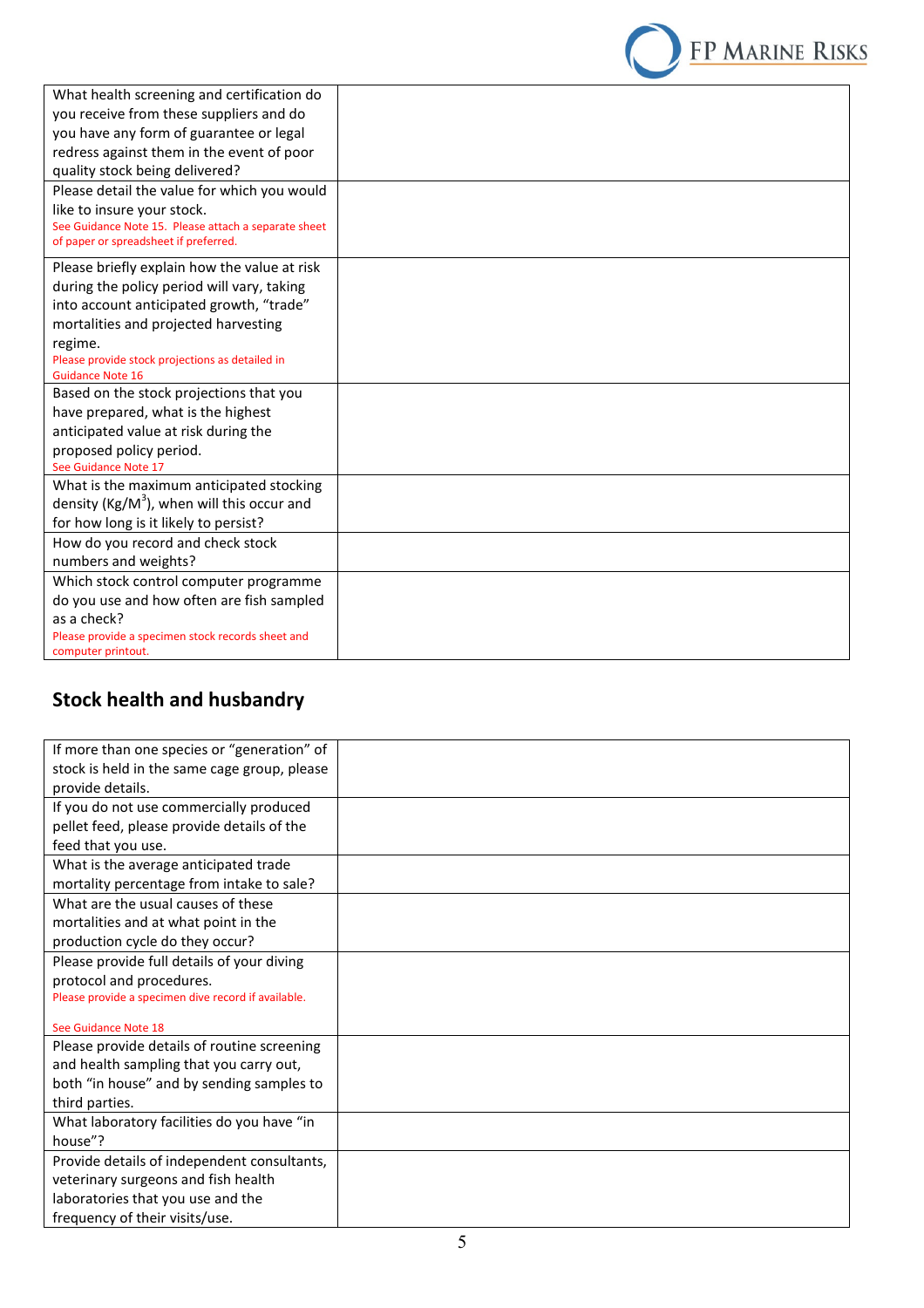

| Please provide details of the diseases        |  |
|-----------------------------------------------|--|
| against which your stock is vaccinated,       |  |
| vaccination method and vaccines used.         |  |
| See Guidance Note 19                          |  |
| Please list diseases that have been           |  |
| recorded at each site to be insured over the  |  |
| past five years and also detail diseases that |  |
| you suspect may have been present             |  |
| without formal diagnosis.                     |  |
| Please provide details of diseases which      |  |
| you know or suspect to have occurred on       |  |
| other aquaculture operations within the       |  |
| last five years within a 25km radius of your  |  |
| site(s).                                      |  |
| Please provide details of any fish            |  |
| slaughtering facilities within a 25km radius  |  |
| of your site.                                 |  |
| If any of your sites has been the subject of  |  |
| an official movement restriction order or     |  |
| compulsory slaughter order within the last    |  |
| five years please provide details.            |  |
| What bio-security and husbandry measures      |  |
| do you implement at your site(s) to reduce    |  |
| disease exposure?                             |  |
| See Guidance Note 20                          |  |
|                                               |  |

### **Insurance Details and requirements**

Please indicate which of the listed perils you wish to obtain cover against:

| Storm, lightning, tsunami, collision (excluding collision with ice or objects carried by<br>ice), sudden and unforeseen structural failure of equipment                                                       | Yes/No |
|---------------------------------------------------------------------------------------------------------------------------------------------------------------------------------------------------------------|--------|
| Theft and malicious acts (including malicious acts of environmental or animal rights<br>groups)                                                                                                               | Yes/No |
| Predation or physical damage caused by predators or other aquatic organisms (but<br>not sea lice or other ectoparasites)                                                                                      | Yes/No |
| Freezing, supercooling, ice damage (including collision with ice or objects carried by<br>ice)                                                                                                                | Yes/No |
| Pollution, deoxygenation due to plankton bloom or other competing biological<br>activity or to changes in the physical or chemical conditions of the water, including<br>upwelling and high water temperature | Yes/No |
| Any other change in concentration of the normal chemical constituents of the<br>water, including change in pH or salinity                                                                                     | Yes/No |
| <b>Disease</b>                                                                                                                                                                                                | Yes/No |

**If you wish insurers to provide terms separately for certain perils then please mark the perils concerned and write "quote separately" next to them.**

| Name your current stock mortality insurers |  |  |
|--------------------------------------------|--|--|
| and policy expiry date. Please provide     |  |  |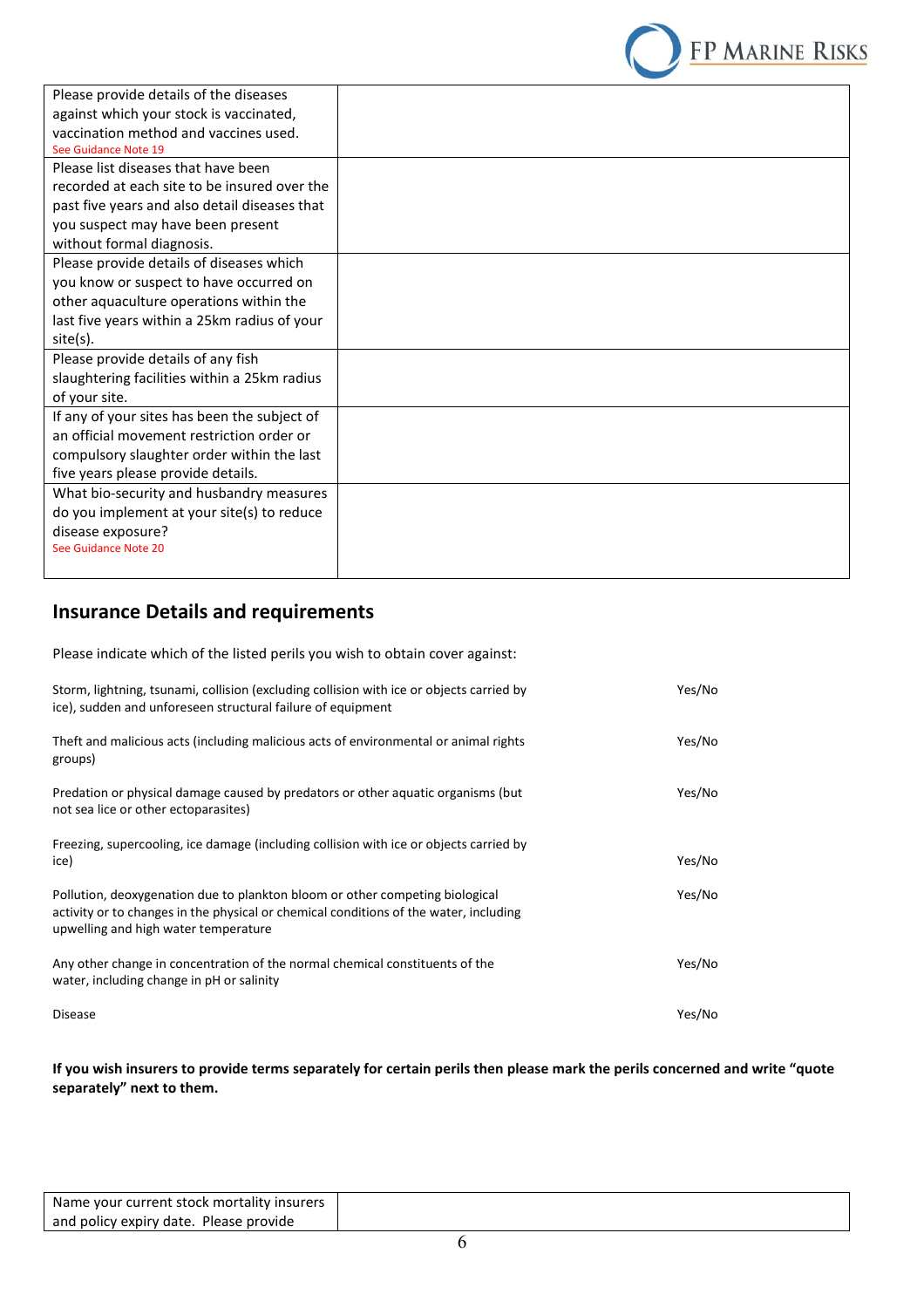

| details of coverage.                           |  |
|------------------------------------------------|--|
| Has any insurer declined, cancelled, refused   |  |
| to renew or imposed restrictive terms on       |  |
| any stock mortality insurance you have         |  |
| arranged or applied for? If so, please         |  |
| provide details.                               |  |
| Please provide full details of all stock       |  |
| mortalities or losses other than normal        |  |
| trade losses during the past five years even   |  |
| if these did not result in an insurance claim. |  |
| Please use a separate sheet of paper to        |  |
| provide full details if necessary.             |  |
| See Guidance Note 21                           |  |
| In your opinion, are there any material        |  |
| facts which might render the insurance of      |  |
| your stock a greater or lesser risk than       |  |
| would otherwise be the case?                   |  |
| See Guidance Note 21                           |  |

#### **DECLARATION** (to be signed by the applicant)

**Signing this form does not commit the applicant or the Insurers to complete the insurance contract. However, in the event that an insurance contract is completed, this form shall be the basis of the contract.**

I declare that, to the best of my knowledge and belief, the statements contained in this application form are true. I understand that any false statement or material fact not disclosed may prejudice my right to indemnity under the insurance for which I am now applying.

I further declare that, to the best of my knowledge and belief, my stock are free from physical disability and in sound health and that all equipment, machinery and protective systems necessary for the containment and continuing survival of the stock are also in good condition.

Signed: ……………………………………………………………………. Date: ………………………

Please return this application form to your usual FP Marine Risks broker, or to info@fp-marine.com or fax to +44 (0) 207 397 4921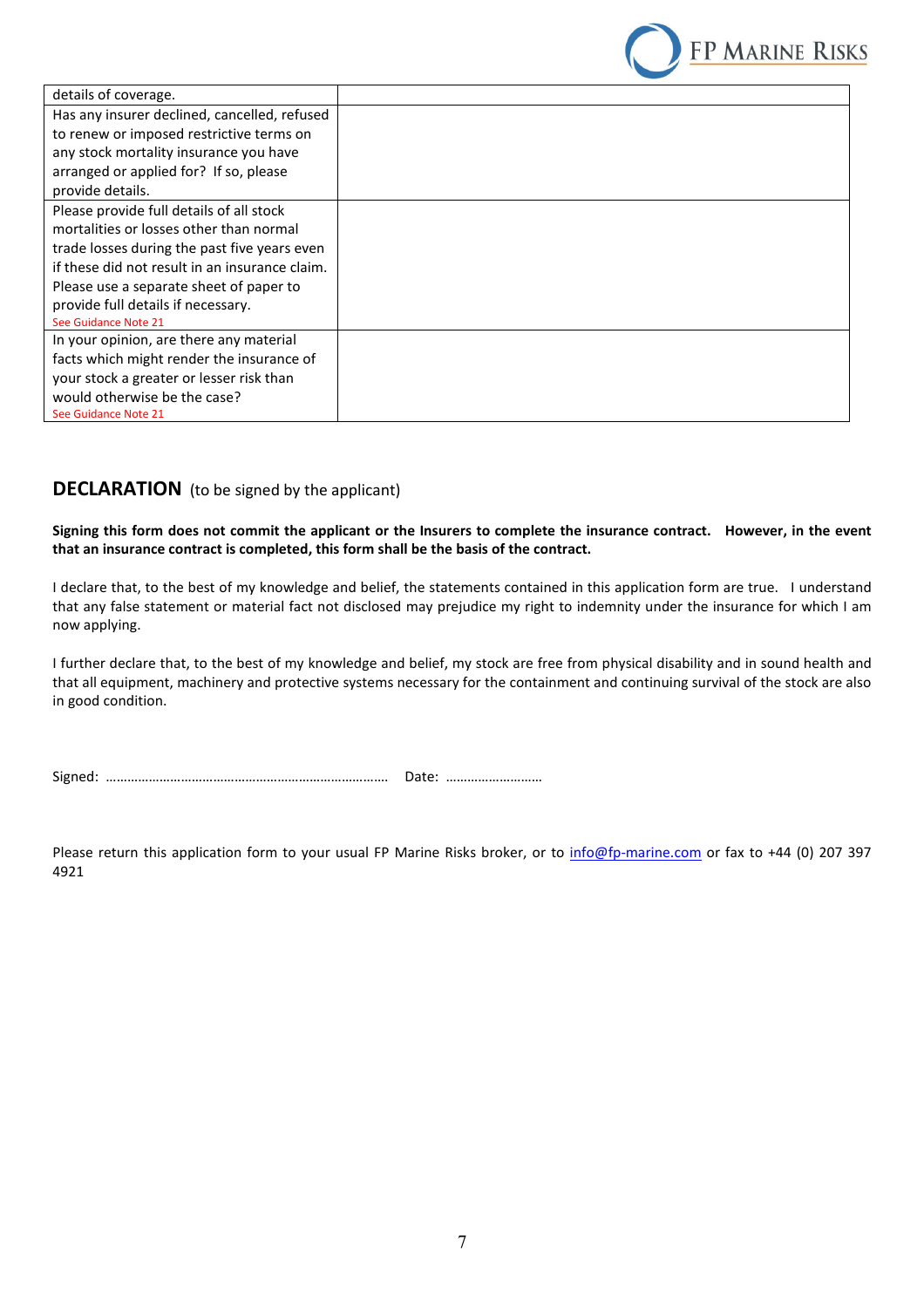

#### **GUIDANCE NOTES**

- 1. All aquaculture sites must be listed even if the species raised are different to those which are to be insured. If there are too many to fit in the space provided, please use a separate sheet of paper to list them.
- 2. Please detail the absolute minimum clearance between your fish retaining nets (not predator nets) and the seabed at the shallowest part of the site when the tide is out during a spring tide. If there is significant variation between different sites, please give details.
- 3. State the normal prevailing wind direction with details of how this changes at different times of year if applicable.
- 4. The "fetch" is the longest distance to land in any direction. The site is theoretically most exposed in this direction but, in practice, this may not be the most dangerous wind direction due to oceanographic or meteorological conditions. For example, the strongest winds may always come from another direction that looks more sheltered from examination of a chart.
- 5. This answer should include any routine visibility measurements, Secchi disk readings or cell counts that you carry out on a regular basis or during times of year when these phenomena are likely to occur. Contingency plans should include such measures as emergency harvesting (in which case please explain maximum daily slaughter capacity), cage re-location and any tarpaulin, aeration or upwelling systems. You should provide full details of the equipment that is permanently available on site and if towing is planned, explain which vessels you propose to use and whether they are readily available.
- 6. Any possible source of pollutant or toxin that could endanger the stock should be mentioned. Such sources should include, but are not limited to, the following things:

villages or towns (mention them by name and approximate population), agriculture, aquaculture or forestry operations, abattoirs or food processing facilities, manufacturing installations, sewage works, septic tanks or other water treatment facilities, quarries, mines or other sources of suspended solids, petrochemical plants or holding tanks.

- 7. Examples of such features might be good water depth and/or current which create improved water quality, proximity to islands which provide shelter from heavy weather. Conversely, shallow "lips" on fjords or inlets may hinder water exchange, increase nutrient buildup and therefore cause enhanced risk of algal bloom.
- 8. Please give full details of the cages used at each site giving their number, make, shape, material of construction, size and age. A schedule of equipment on a separate sheet may be used if necessary.
- 9. Please give full details of the total number of cages in each separate group, the number of groups and, if possible, supply a schematic diagram of each site to show how these are located relative to each other and the shoreline.
- 10. The description and mooring diagram should give details of the number and size of "legs" or the grid structure including dimensions and design of anchors and/or mooring blocks, size and length of chains, shackles, plates, buoys and ropes including material from which they are made.
- 11. In reply to this question you should provide details of the frequency with which your moorings are inspected from the surface, by diver or ROV and the precise nature of what is inspected and how formal records of such inspections are kept.
- 12. Describe size of net mesh, separation from main containment net, whether the predator nets are permanently deployed or removed at certain times of year. Also describe whether the nets are curtain or full bag nets that surround each individual cage.
- 13. Details should include number, make, model and age of units, number of probes and power source.
- 14. Please provide full details of the stock that you are likely to introduce to the site(s) during the policy year including month, stock number and description (species and size). This information should correspond with the monthly projections of stock numbers and values that you will also be asked to supply.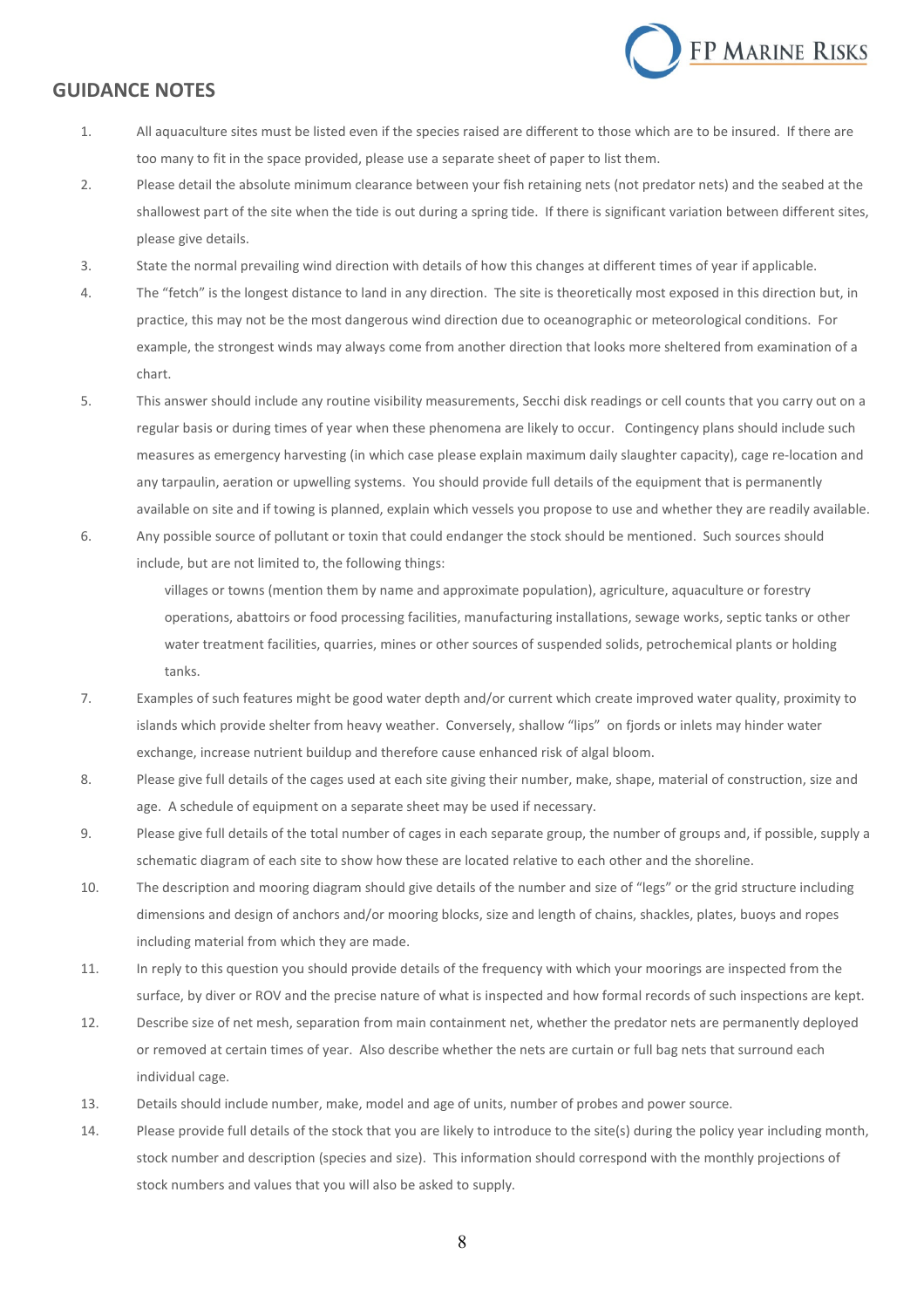

15. The information that you provide here is critical as it will determine the premium that you pay and the amount of indemnity that you will receive in the event of a claim. The basis of the policy is indemnity i.e. the insurers wish to place you in the same position that you would have been in had the loss event not happened but they will not pay for consequential loss or loss of profit.

The basis of valuation should therefore reflect production cost of fish until such time as they reach marketable size and after this, their reasonable anticipated market value, less any costs of harvesting, processing and transportation to market (these costs will, obviously, not be incurred if the fish die on site). The insurers are not obliged to accept your proposed figures if they believe them to be too high and the policy does entitle the insurers to replace fish in the event of a claim, rather than making a financial payment, if they can do this at a lower cost than your chosen basis of indemnity. It is therefore in your best interest to be as accurate as possible. How you value your fish for insurance should be adapted to how you keep your stock records and sizes at which you carry out stock control. This will vary from farm to farm but, in principle, the fish that you are likely to have on site should be allocated into a number of size bands. These bands can be based on length or weight of stock or stock age (assuming that this can be assessed and proved if a loss happens). The number of bands is not critical but for ease of administration it is best to keep it to less than ten. Having determined the size bands for valuation, you should allocate a value to each animal in that size band. This may be an amount per animal or an amount per unit weight or possibly a combination of both. Obviously an amount per unit weight will reflect an increase of value of stock within the band size whereas an amount per animal will mean that the stock value "jumps" as animals move from one size band to the next;

- 16. In order that Underwriters can assess the peak and projected exposure to various perils, they need to see what values are likely to be at risk in each month. This also enables them to charge the correct deposit percentage for your own particular risk profile. The best way to provide this information is to prepare a stock projection spreadsheet showing the number and projected weight of each batch of fish and their consequent value for each month of the projected policy period. A specimen is attached to show the sort of information that is required.
- 17. This projected maximum value will represent the policy sum insured and **should not be understated**. If at the time of loss the insured value of the stock is greater than the sum insured then the claims payment that you receive will be very significantly reduced. In the event that your stocking strategy changes after you have completed this form, you should advise insurers of the new stock plans and revised sum insured. Insurers may then accept a higher sum insured for an additional premium or alternatively your basis of indemnity can be adjusted in order to ensure that the original sum insured will remain adequate.
- 18. Please explain frequency of diving, whether this is carried out by your own staff or contracted out to an independent diving contractor and state what tasks the divers routinely perform.
- 19. In addition to stating the diseases, please specify the name of the vaccine used, method of administration and time of year at which it is used.
- 20. Your answer to this question should include details of treatments for sea lice and other ectoparasites, disinfection protocols for staff, equipment and stock entering the site and moving between sites. In addition, please provide all details of husbandry or other practices which you utilise to reduce the probability of introducing pathogens to your site(s) or reducing their impact. This is your opportunity to explain to insurers how you control the disease risk at your site and will impact on the premium that they will wish to charge for this. If you need to provide additional information on a separate sheet of paper then you should do so.
- 21. The questions relating to stock mortality and material facts are critical to the insurance contract. If insurers discover that any information has been omitted or misrepresented, they will be entitled to void the contract. Please, therefore disclose any losses or facts even if these may seem to be of little relevance to you. Such disclosure may not affect the terms